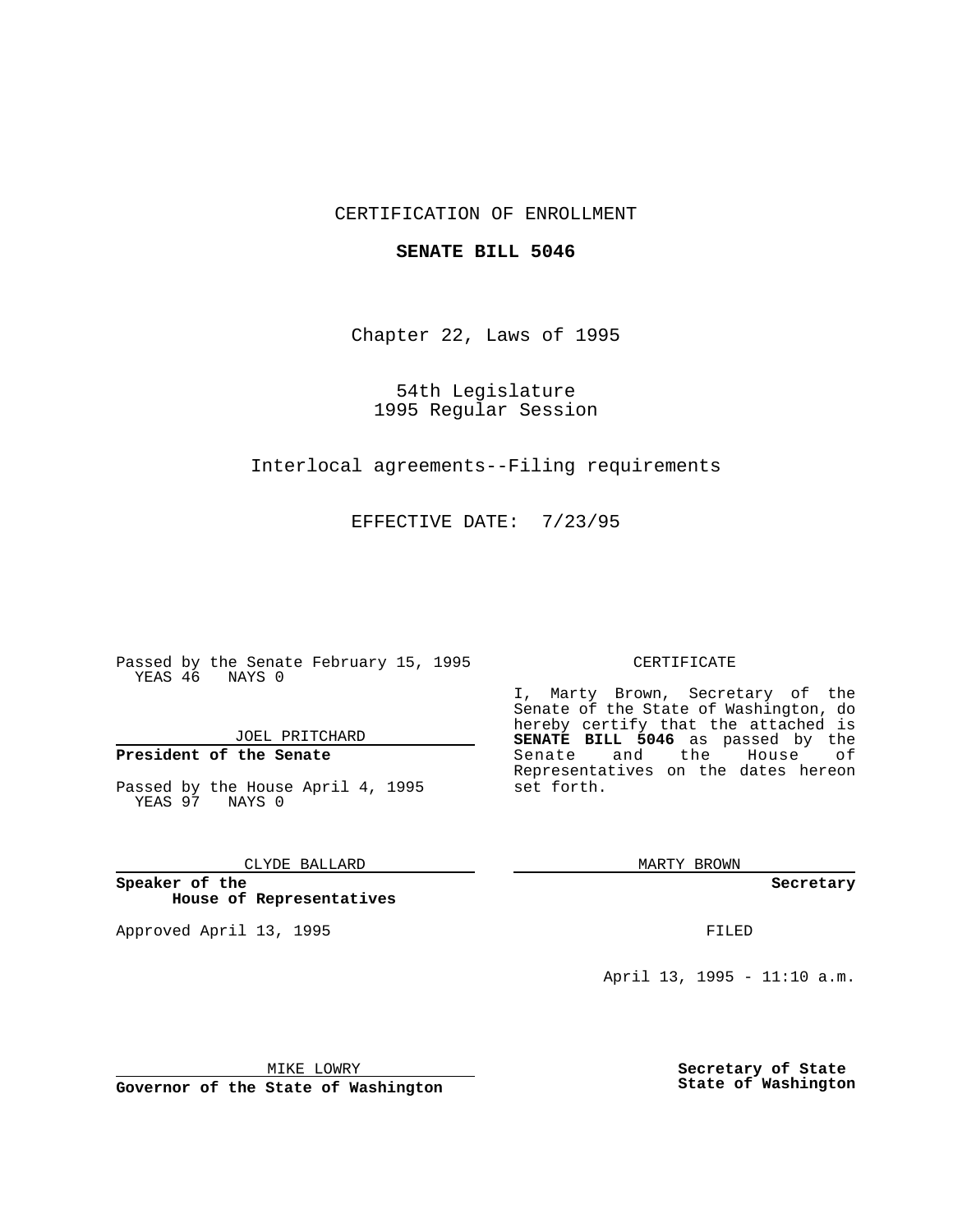# **SENATE BILL 5046** \_\_\_\_\_\_\_\_\_\_\_\_\_\_\_\_\_\_\_\_\_\_\_\_\_\_\_\_\_\_\_\_\_\_\_\_\_\_\_\_\_\_\_\_\_\_\_

\_\_\_\_\_\_\_\_\_\_\_\_\_\_\_\_\_\_\_\_\_\_\_\_\_\_\_\_\_\_\_\_\_\_\_\_\_\_\_\_\_\_\_\_\_\_\_

Passed Legislature - 1995 Regular Session

### **State of Washington 54th Legislature 1995 Regular Session**

**By** Senator Haugen

Read first time 01/09/95. Referred to Committee on Government Operations.

1 AN ACT Relating to filing requirements for interlocal agreements; 2 amending RCW 39.34.040; and repealing RCW 39.34.120.

3 BE IT ENACTED BY THE LEGISLATURE OF THE STATE OF WASHINGTON:

4 **Sec. 1.** RCW 39.34.040 and 1992 c 161 s 5 are each amended to read 5 as follows:

 Prior to its entry into force, an agreement made pursuant to this 7 chapter shall be filed with the county auditor ((and with the secretary 8 of state)). In the event that an agreement entered into pursuant to this chapter is between or among one or more public agencies of this state and one or more public agencies of another state or of the United States the agreement shall have the status of an interstate compact, but in any case or controversy involving performance or interpretation thereof or liability thereunder, the public agencies party thereto shall be real parties in interest and the state may maintain an action to recoup or otherwise make itself whole for any damages or liability which it may incur by reason of being joined as a party therein. Such action shall be maintainable against any public agency or agencies whose default, failure of performance, or other conduct caused or contributed to the incurring of damage or liability by the state.